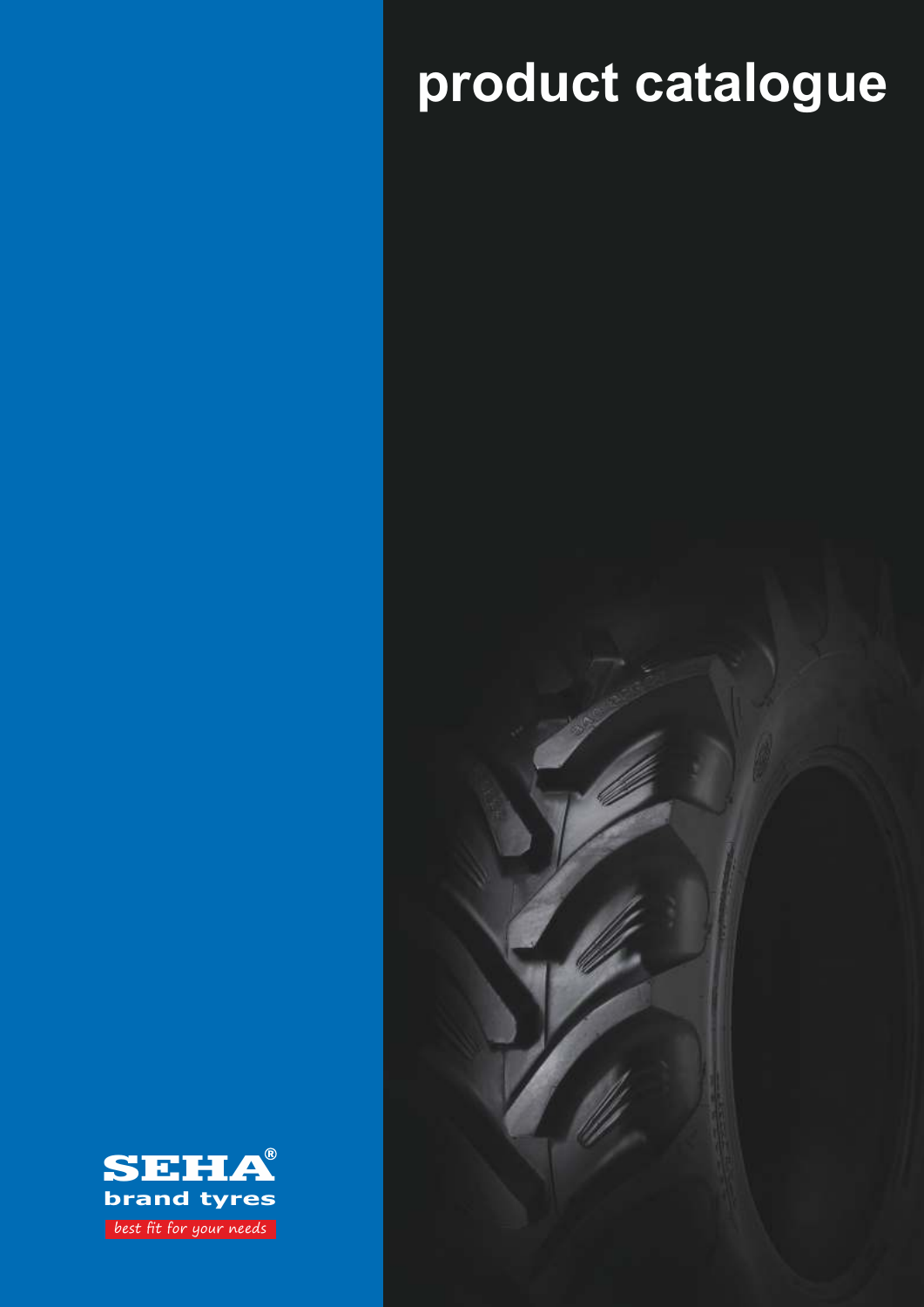

# **AGRICULTURAL**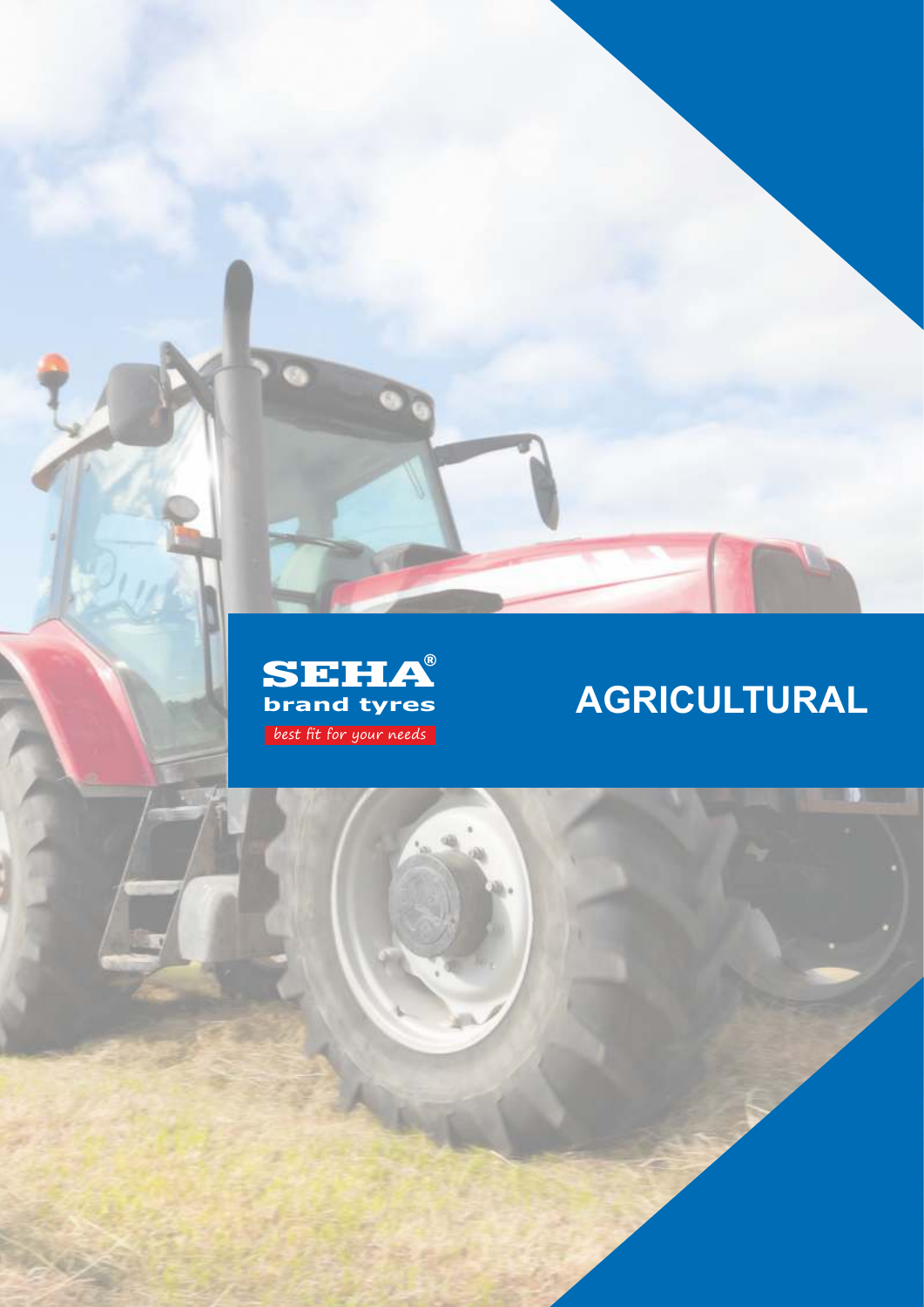

|       |                  |           |                             |                           |                              | <b>Inflated Unloaded Dimensions</b> |                   |                              | <b>Load and Pressure</b>          |                               | <b>Dynamic</b>                          | <b>Static Loaded</b> |
|-------|------------------|-----------|-----------------------------|---------------------------|------------------------------|-------------------------------------|-------------------|------------------------------|-----------------------------------|-------------------------------|-----------------------------------------|----------------------|
| Code  | <b>Tyre Size</b> | <b>PR</b> | <b>Tubeless</b><br>Tubetype | <b>Rim</b><br>(Permitted) | <b>Section</b><br>Width (mm) | Overall<br>Diameter (mm)            | <b>Load Index</b> | <b>Speed</b><br><b>Index</b> | <b>Tyre Load</b><br>Capacity (kg) | <b>Tyre Pressure</b><br>(Psi) | <b>Rolling</b><br>Circumference<br>(mm) | Radius<br>(mm)       |
| 31020 | $6.00 - 16$      | 6         | <b>TUBETYPE</b>             | 4,50E                     | 165                          | 735                                 | 88                | A <sub>6</sub>               | 560                               | 48                            | 2242                                    | 335                  |
| 31030 | $6.00 - 16$      | 8         | <b>TUBETYPE</b>             | 4,50E                     | 165                          | 735                                 | 93                | A <sub>6</sub>               | 650                               | 48                            | 2242                                    | 335                  |
| 32020 | $6.50 - 16$      | 6         | <b>TUBETYPE</b>             | 4,50E                     | 175                          | 760                                 | 91                | A <sub>6</sub>               | 615                               | 45                            | 2318                                    | 345                  |
| 32030 | $6.50 - 16$      | 8         | <b>TUBETYPE</b>             | 4,50E                     | 175                          | 760                                 | 97                | A <sub>6</sub>               | 730                               | 54                            | 2318                                    | 345                  |
| 34020 | $7.50 - 16$      | 6         | <b>TUBETYPE</b>             | 5,50F                     | 205                          | 805                                 | 98                | A <sub>6</sub>               | 750                               | 41                            | 2455                                    | 363                  |
| 34030 | $7.50 - 16$      | 8         | <b>TUBETYPE</b>             | 5,50F                     | 205                          | 805                                 | 103               | A <sub>6</sub>               | 875                               | 54                            | 2455                                    | 363                  |



|       |                  |           |                                    |                           |                              | <b>Inflated Unloaded Dimensions</b> |            |                | <b>Load and Pressure</b>          |                               | <b>Dynamic</b>                                 | <b>Static Loaded</b> |
|-------|------------------|-----------|------------------------------------|---------------------------|------------------------------|-------------------------------------|------------|----------------|-----------------------------------|-------------------------------|------------------------------------------------|----------------------|
| Code  | <b>Tyre Size</b> | <b>PR</b> | <b>Tubeless</b><br><b>Tubetype</b> | <b>Rim</b><br>(Permitted) | <b>Section</b><br>Width (mm) | Overall<br>Diameter (mm)            | Load Index | Speed<br>Index | <b>Tyre Load</b><br>Capacity (kg) | <b>Tyre Pressure</b><br>(Psi) | <b>Rolling</b><br><b>Circumference</b><br>(mm) | Radius<br>(mm)       |
| 34120 | $7.50 - 16$      | 6         | <b>TUBETYPE</b>                    | 5,50F                     | 205                          | 805                                 | 98         | A <sub>6</sub> | 750                               | 41                            | 2455                                           | 363                  |
| 34130 | $7.50 - 16$      | 8         | <b>TUBETYPE</b>                    | 5,50F                     | 205                          | 805                                 | 103        | A <sub>6</sub> | 875                               | 54                            | 2455                                           | 363                  |
| 35130 | $7.50 - 18$      | 8         | <b>TUBETYPE</b>                    | 5,50F                     | 205                          | 860                                 | 106        | A <sub>6</sub> | 950                               | 54                            | 2623                                           | 390                  |
| 35520 | $6.50 - 20$      | 6         | <b>TUBETYPE</b>                    | 5,00F                     | 175                          | 865                                 | 97         | A <sub>6</sub> | 730                               | 45                            | 2638                                           | 397                  |
| 35530 | $6.50 - 20$      | 8         | <b>TUBETYPE</b>                    | 5,00F                     | 175                          | 865                                 | 102        | A <sub>6</sub> | 850                               | 54                            | 2638                                           | 397                  |
| 36020 | $7.50 - 20$      | 6         | <b>TUBETYPE</b>                    | 5,50F                     | 205                          | 915                                 | 103        | A <sub>6</sub> | 875                               | 40                            | 2791                                           | 417                  |
| 36030 | 7.50-20          | 8         | <b>TUBETYPE</b>                    | 5,50F                     | 205                          | 915                                 | 108        | A6             | 1000                              | 49                            | 2791                                           | 417                  |

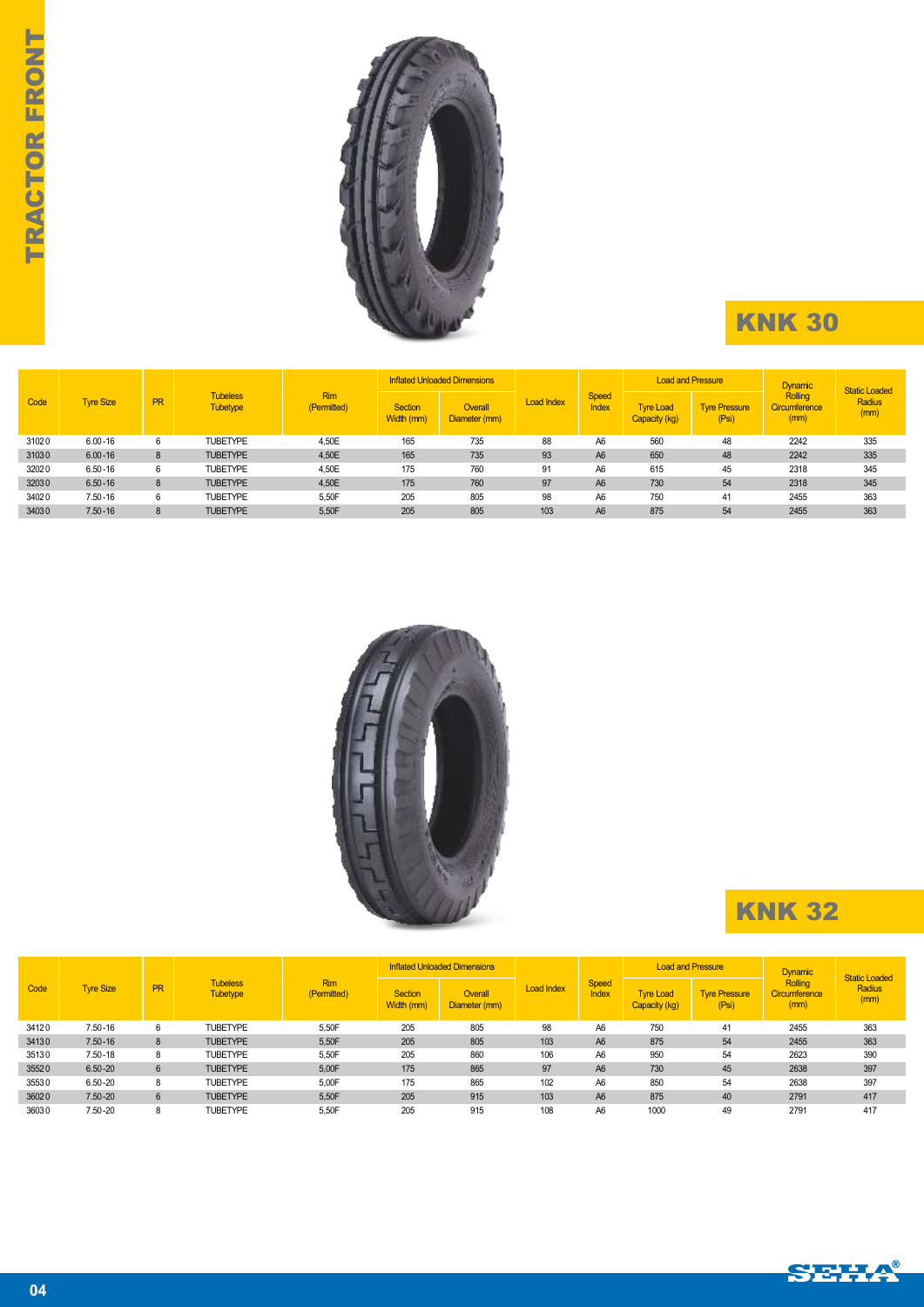

|       |                  |           |                                    |                           |                              | <b>Inflated Unloaded Dimensions</b> |            |                       |                                   | <b>Load and Pressure</b>      | <b>Dynamic</b>                                 |                                        |
|-------|------------------|-----------|------------------------------------|---------------------------|------------------------------|-------------------------------------|------------|-----------------------|-----------------------------------|-------------------------------|------------------------------------------------|----------------------------------------|
| Code  | <b>Tyre Size</b> | <b>PR</b> | <b>Tubeless</b><br><b>Tubetype</b> | <b>Rim</b><br>(Permitted) | <b>Section</b><br>Width (mm) | Overall<br>Diameter (mm)            | Load Index | Speed<br><b>Index</b> | <b>Tyre Load</b><br>Capacity (kg) | <b>Tyre Pressure</b><br>(Psi) | <b>Rolling</b><br><b>Circumference</b><br>(mm) | <b>Static Loaded</b><br>Radius<br>(mm) |
| 31320 | $6.00 - 16$      |           | <b>TUBETYPE</b>                    | 4.50E                     | 165                          | 735                                 | 88         | A <sub>6</sub>        | 560                               | 48                            | 2242                                           | 335                                    |
| 31330 | $6.00 - 16$      | 8         | <b>TUBETYPE</b>                    | 4.50E                     | 165                          | 735                                 | 93         | A <sub>6</sub>        | 650                               | 48                            | 2242                                           | 335                                    |
| 32320 | $6.50 - 16$      |           | <b>TUBETYPE</b>                    | 4.50E                     | 175                          | 760                                 | 91         | A <sub>6</sub>        | 615                               | 45                            | 2318                                           | 345                                    |
| 32330 | $6.50 - 16$      | 8         | <b>TUBETYPE</b>                    | 4.50E                     | 175                          | 760                                 | 97         | A <sub>6</sub>        | 730                               | 54                            | 2318                                           | 345                                    |
| 34720 | $7.50 - 16$      | 6         | <b>TUBETYPE</b>                    | 5.50F                     | 205                          | 805                                 | 98         | A <sub>6</sub>        | 750                               | 41                            | 2455                                           | 363                                    |
| 34730 | $7.50 - 16$      | 8         | <b>TUBETYPE</b>                    | 5.50F                     | 205                          | 805                                 | 103        | A <sub>6</sub>        | 875                               | 54                            | 2455                                           | 363                                    |
| 35420 | $6.00 - 19$      | 6         | <b>TUBETYPE</b>                    | 4.50E                     | 165                          | 814                                 | 93         | A <sub>6</sub>        | 650                               | 48                            | 2483                                           | 374                                    |



#### **KNK 35**

|       |                  |           |                             |                           |                              | <b>Inflated Unloaded Dimensions</b> |                   |                       |                                   | <b>Load and Pressure</b>      | <b>Dynamic</b>                          | <b>Static Loaded</b> |
|-------|------------------|-----------|-----------------------------|---------------------------|------------------------------|-------------------------------------|-------------------|-----------------------|-----------------------------------|-------------------------------|-----------------------------------------|----------------------|
| Code  | <b>Tyre Size</b> | <b>PR</b> | <b>Tubeless</b><br>Tubetype | <b>Rim</b><br>(Permitted) | <b>Section</b><br>Width (mm) | Overall<br>Diameter (mm)            | <b>Load Index</b> | Speed<br><b>Index</b> | <b>Tyre Load</b><br>Capacity (kg) | <b>Tyre Pressure</b><br>(Psi) | <b>Rolling</b><br>Circumference<br>(mm) | Radius<br>(mm)       |
| 30520 | $5.50 - 16$      | 6         | <b>TUBETYPE</b>             | 4,00E                     | 150                          | 710                                 | 86                | A <sub>6</sub>        | 530                               | 54                            | 2166                                    | 325                  |
| 30530 | $5.50 - 16$      | 8         | <b>TUBETYPE</b>             | 4,00E                     | 150                          | 710                                 | 91                | A <sub>6</sub>        | 615                               | 54                            | 2166                                    | 325                  |
| 31120 | $6.00 - 16$      | 6         | <b>TUBETYPE</b>             | 4,50E                     | 165                          | 735                                 | 88                | A <sub>6</sub>        | 560                               | 48                            | 2242                                    | 335                  |
| 31130 | $6.00 - 16$      | 8         | <b>TUBETYPE</b>             | 4,50E                     | 165                          | 735                                 | 93                | A <sub>6</sub>        | 650                               | 48                            | 2242                                    | 335                  |
| 32120 | $6.50 - 16$      | 6         | <b>TUBETYPE</b>             | 4,50E                     | 175                          | 760                                 | 91                | A <sub>6</sub>        | 615                               | 45                            | 2318                                    | 345                  |
| 32130 | $6.50 - 16$      | 8         | <b>TUBETYPE</b>             | 4,50E                     | 175                          | 760                                 | 97                | A <sub>6</sub>        | 730                               | 54                            | 2318                                    | 345                  |
| 34320 | $7.50 - 16$      | 6         | <b>TUBETYPE</b>             | 5,50F                     | 205                          | 805                                 | 98                | A <sub>6</sub>        | 750                               | 41                            | 2455                                    | 363                  |
| 34330 | $7.50 - 16$      | 8         | <b>TUBETYPE</b>             | 5,50F                     | 205                          | 805                                 | 103               | A <sub>6</sub>        | 875                               | 54                            | 2455                                    | 363                  |
| 34630 | $9.00 - 16$      | 8         | <b>TUBETYPE</b>             | W8                        | 234                          | 855                                 | 111               | A <sub>6</sub>        | 1090                              | 45                            | 2608                                    | 383                  |
| 34830 | $10.00 - 16$     | 8         | <b>TUBETYPE</b>             | W <sub>8</sub>            | 274                          | 895                                 | 115               | A <sub>6</sub>        | 1215                              | 41                            | 2730                                    | 399                  |
| 34930 | 11.00-16         | 8         | <b>TUBETYPE</b>             | 10                        | 315                          | 965                                 | 118               | A <sub>6</sub>        | 1320                              | 36                            | 2943                                    | 427                  |
| 35020 | $7.50 - 18$      | 6         | <b>TUBETYPE</b>             | 5,50F                     | 205                          | 860                                 | 101               | A <sub>6</sub>        | 825                               | 41                            | 2623                                    | 390                  |
| 35030 | $7.50 - 18$      | 8         | <b>TUBETYPE</b>             | 5,50F                     | 205                          | 860                                 | 106               | A <sub>6</sub>        | 950                               | 54                            | 2623                                    | 390                  |

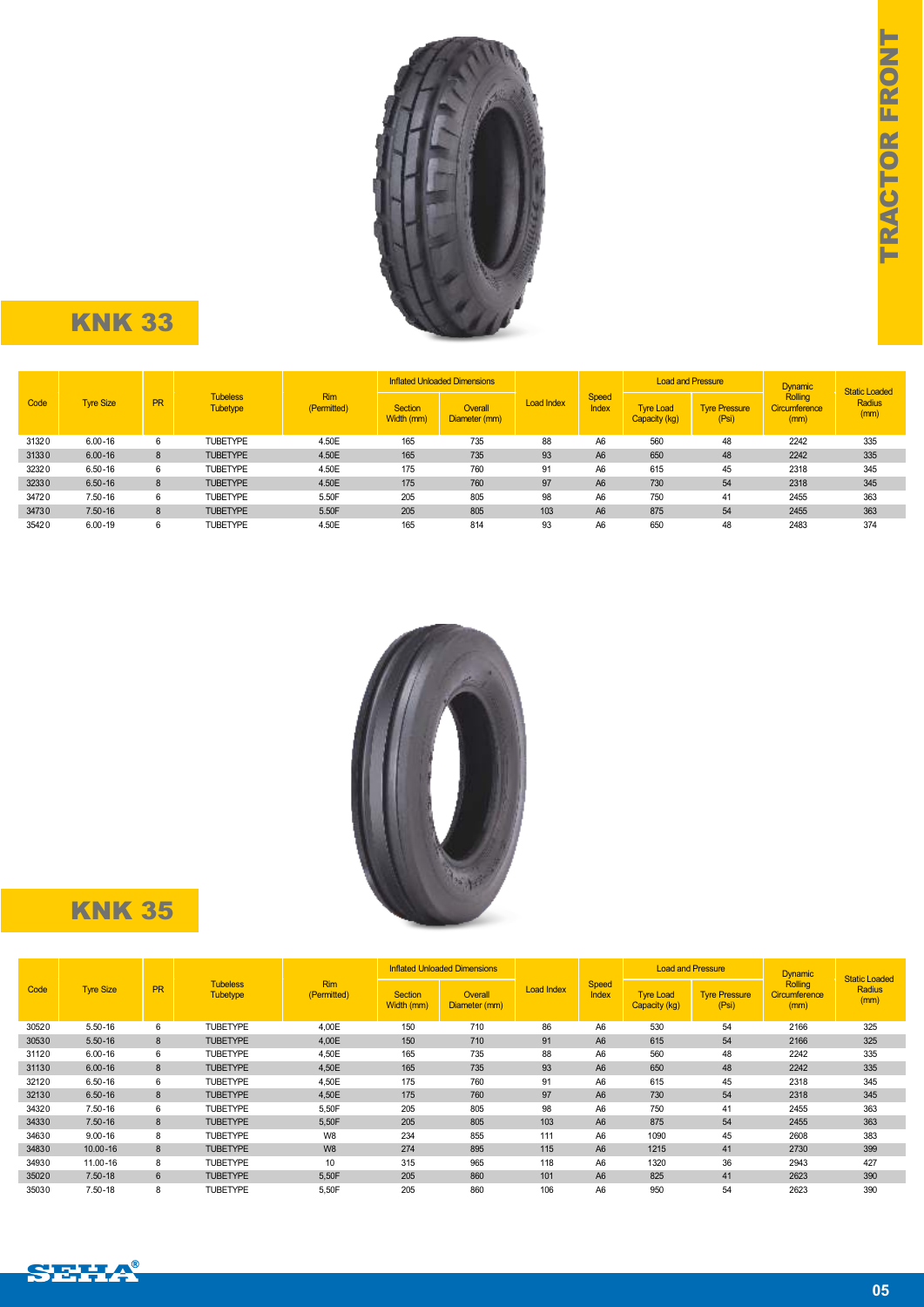

|       |                  |              |                                    |                    |                              | <b>Inflated Unloaded Dimensions</b> |            |                       |                                   | <b>Load and Pressure</b>      | <b>Dynamic</b>                          | <b>Static Loaded</b> |
|-------|------------------|--------------|------------------------------------|--------------------|------------------------------|-------------------------------------|------------|-----------------------|-----------------------------------|-------------------------------|-----------------------------------------|----------------------|
| Code  | <b>Tyre Size</b> | <b>PR</b>    | <b>Tubeless</b><br><b>Tubetype</b> | Rim<br>(Permitted) | <b>Section</b><br>Width (mm) | Overall<br>Diameter (mm)            | Load Index | <b>Speed</b><br>Index | <b>Tyre Load</b><br>Capacity (kg) | <b>Tyre Pressure</b><br>(Psi) | <b>Rolling</b><br>Circumference<br>(mm) | Radius<br>(mm)       |
| 30030 | $7.50 - 15$      | 8            | <b>TUBETYPE</b>                    | 5,50E              | 205                          | 780                                 | 99         | A <sub>6</sub>        | 775                               | 52                            | 2379                                    | 350                  |
| 31220 | $6.00 - 16$      | 6            | <b>TUBETYPE</b>                    | 4,50E              | 165                          | 735                                 | 88         | A <sub>6</sub>        | 560                               | 48                            | 2242                                    | 335                  |
| 31230 | $6.00 - 16$      | 8            | <b>TUBETYPE</b>                    | 4,50E              | 165                          | 735                                 | 93         | A <sub>6</sub>        | 650                               | 48                            | 2242                                    | 335                  |
| 32220 | $6.50 - 16$      | 6            | <b>TUBETYPE</b>                    | 4,50E              | 175                          | 760                                 | 91         | A <sub>6</sub>        | 615                               | 45                            | 2318                                    | 345                  |
| 32230 | $6.50 - 16$      | 8            | <b>TUBETYPE</b>                    | 4,50E              | 175                          | 760                                 | 97         | A <sub>6</sub>        | 730                               | 54                            | 2318                                    | 345                  |
| 34220 | $7.50 - 16$      | 6            | <b>TUBETYPE</b>                    | 5,50F              | 205                          | 805                                 | 98         | A <sub>6</sub>        | 750                               | 41                            | 2455                                    | 363                  |
| 34230 | $7.50 - 16$      | 8            | <b>TUBETYPE</b>                    | 5,50F              | 205                          | 805                                 | 103        | A <sub>6</sub>        | 875                               | 54                            | 2455                                    | 363                  |
| 34420 | 280/70-16        | 6            | TUBELESS/TUBETYPE                  | W <sub>9</sub>     | 282                          | 798                                 | 102        | A <sub>6</sub>        | 850                               | 23                            | 2434                                    | 360                  |
| 34430 | 280/70-16        | 8            | TUBELESS/TUBETYPE                  | W9                 | 282                          | 798                                 | 112        | A <sub>6</sub>        | 1120                              | 35                            | 2434                                    | 360                  |
| 35230 | $7.50 - 18$      | 8            | <b>TUBETYPE</b>                    | 5,50F              | 205                          | 860                                 | 106        | A <sub>6</sub>        | 950                               | 54                            | 2623                                    | 390                  |
| 35620 | 280/70-18        | 6            | <b>TUBELESS</b>                    | W <sub>9</sub>     | 282                          | 849                                 | 104        | A <sub>6</sub>        | 900                               | 23                            | 2589                                    | 385                  |
| 35630 | 280/70-18        | 8            | <b>TUBELESS</b>                    | W <sub>9</sub>     | 282                          | 849                                 | 114        | A <sub>6</sub>        | 1180                              | 35                            | 2589                                    | 385                  |
| 36230 | 7.50-20          | 8            | <b>TUBETYPE</b>                    | 5,50F              | 205                          | 915                                 | 108        | A <sub>6</sub>        | 1000                              | 49                            | 2791                                    | 417                  |
| 36630 | $9.5 - 20$       | $\mathbf{R}$ | <b>TUBELESS/TUBETYPE</b>           | W <sub>8</sub>     | 241                          | 940                                 | 106        | A <sub>6</sub>        | 950                               | 35                            | 2867                                    | 427                  |
| 36830 | $11.2 - 20$      | 8            | TUBELESS/TUBETYPE                  | W10                | 285                          | 1005                                | 113        | A <sub>6</sub>        | 1150                              | 38                            | 3065                                    | 453                  |



Special design for farm tractor as rear tyre and also as front tyre and as front tyre for combined harvesters.

Tread pattern provides very good tracking on the field and also self-cleaning ability.

The thick lug with special compound provides improved tyre mileage and uniform wear.

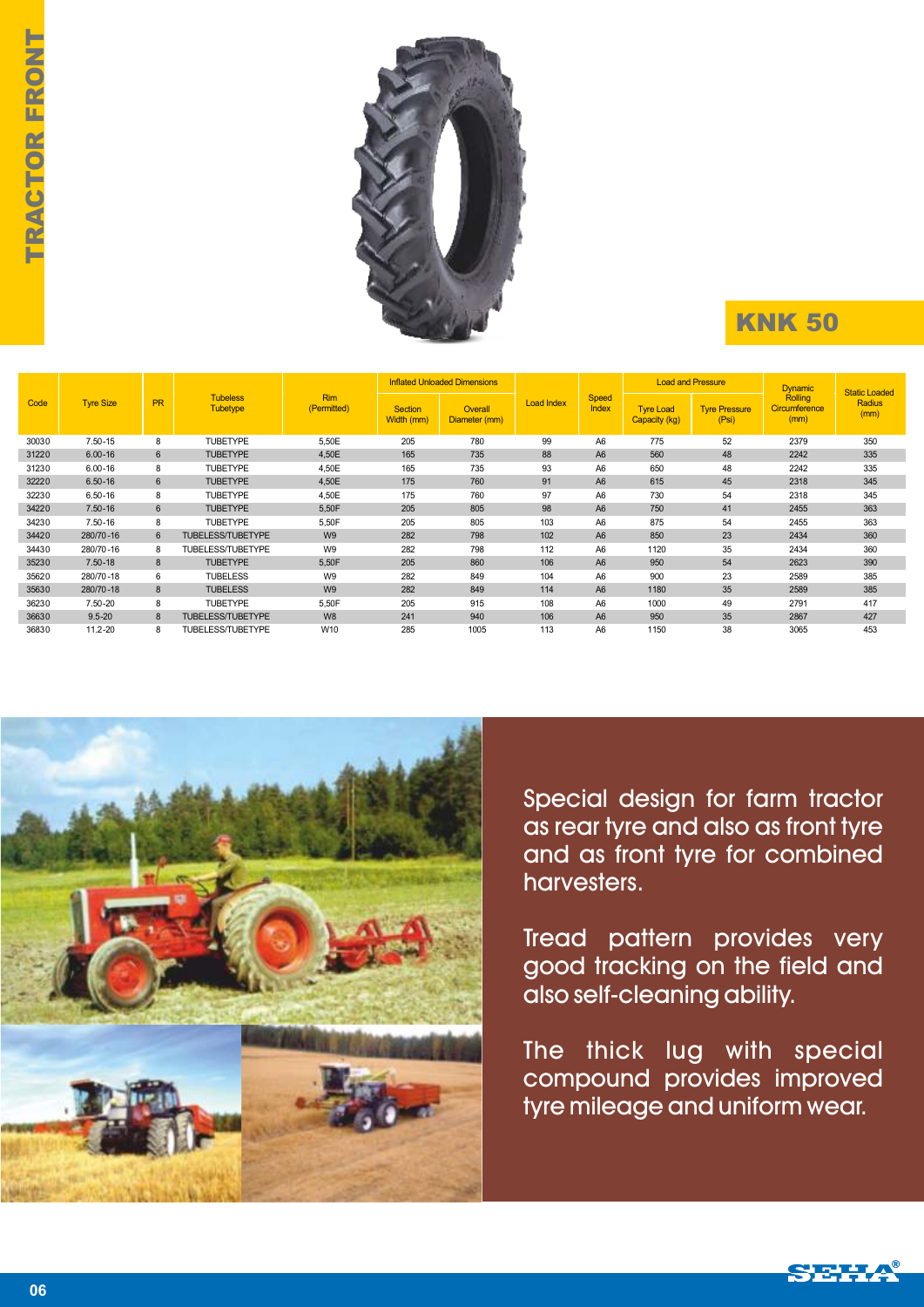

|                |                          |           |                                    |                            |                | <b>Inflated Unloaded Dimensions</b> |                   |                                  |                  | <b>Load and Pressure</b> | <b>Dynamic</b>                  |                                |
|----------------|--------------------------|-----------|------------------------------------|----------------------------|----------------|-------------------------------------|-------------------|----------------------------------|------------------|--------------------------|---------------------------------|--------------------------------|
| Code           | <b>Tyre Size</b>         | <b>PR</b> | <b>Tubeless</b><br><b>Tubetype</b> | <b>Rim</b><br>(Permitted)  | <b>Section</b> | Overall                             | <b>Load Index</b> | <b>Speed</b><br>Index            | <b>Tyre Load</b> | <b>Tyre Pressure</b>     | <b>Rolling</b><br>Circumference | <b>Static Loaded</b><br>Radius |
|                |                          |           |                                    |                            | Width (mm)     | Diameter (mm)                       |                   |                                  | Capacity (kg)    | (Psi)                    | (mm)                            | (mm)                           |
| 50020          | 8.3-24                   | 6         | TUBETYPE                           | W7                         | 210            | 1009                                | 105               | A <sub>6</sub>                   | 925              | 30                       | 3077                            | 465                            |
| 50030          | 8.3-24                   | 8         | <b>TUBETYPE</b>                    | W7                         | 210            | 1009                                | 108               | A <sub>6</sub>                   | 1000             | 35                       | 3077                            | 465                            |
| 51020          | 9.50-24                  | 6         | <b>TUBETYPE</b>                    | W8                         | 241            | 1050                                | 110               | A <sub>6</sub>                   | 1060             | 26                       | 3203                            | 481                            |
| 51030          | 9.50-24                  | 8         | <b>TUBETYPE</b>                    | W <sub>8</sub>             | 241            | 1050                                | 116               | A <sub>6</sub>                   | 1250             | 34                       | 3203                            | 481                            |
| 51120          | 11.2/10-24               | 6         | TUBETYPE                           | W10                        | 284            | 1105                                | 110               | A <sub>6</sub>                   | 1060             | 26                       | 3370                            | 503                            |
| 51130          | 11.2/10-24               | 8         | <b>TUBETYPE</b>                    | W10                        | 284            | 1105                                | 116               | A <sub>6</sub>                   | 1250             | 34                       | 3370                            | 503                            |
| 51150          | 11.2/10-24               | 12        | TUBETYPE                           | W10                        | 284            | 1105                                | 122               | A <sub>6</sub>                   | 1500             | 40                       | 3370                            | 503                            |
| 51220<br>51230 | 12.4/11-24<br>12.4/11-24 | 6<br>8    | <b>TUBETYPE</b><br>TUBETYPE        | W11,DW11<br>W11,DW11       | 315<br>315     | 1160<br>1160                        | 115<br>118        | A <sub>6</sub><br>A <sub>6</sub> | 1215<br>1320     | 24<br>29                 | 3538<br>3538                    | 525<br>525                     |
| 51250          | 12.4/11-24               | 12        | <b>TUBETYPE</b>                    | W11,DW11                   | 315            | 1160                                | 124               | A <sub>6</sub>                   | 1600             | 35                       | 3538                            | 525                            |
| 51320          | 13.6/12-24               | 6         | <b>TUBETYPE</b>                    | W12,DW12                   | 345            | 1210                                | 120               | A <sub>6</sub>                   | 1400             | 22                       | 3691                            | 545                            |
| 51330          | 13.6/12-24               | 8         | <b>TUBETYPE</b>                    | W12,DW12                   | 345            | 1210                                | 123               | A <sub>6</sub>                   | 1550             | 28                       | 3691                            | 545                            |
| 51350          | 13.6/12-24               | 12        | <b>TUBETYPE</b>                    | W12,DW12                   | 345            | 1210                                | 129               | A <sub>6</sub>                   | 1850             | 34                       | 3691                            | 545                            |
| 51420          | 14.9/13-24               | 6         | <b>TUBETYPE</b>                    | W13                        | 378            | 1265                                | 125               | A <sub>6</sub>                   | 1650             | 20                       | 3858                            | 567                            |
| 51430          | 14.9/13-24               | 8         | <b>TUBETYPE</b>                    | W13                        | 378            | 1265                                | 128               | A <sub>6</sub>                   | 1800             | 26                       | 3858                            | 567                            |
| 51440          | 14.9/13-24               | 10        | <b>TUBETYPE</b>                    | W13                        | 378            | 1265                                | 131               | A <sub>6</sub>                   | 1950             | 30                       | 3858                            | 567                            |
| 51460          | 14.9/13-24               | 14        | <b>TUBETYPE</b>                    | W13                        | 378            | 1265                                | 137               | A <sub>6</sub>                   | 2300             | 38                       | 3858                            | 567                            |
| 51840          | 14.9/13-26               | 10        | <b>TUBETYPE</b>                    | W13                        | 378            | 1315                                | 133               | A <sub>6</sub>                   | 2060             | 30                       | 4011                            | 592                            |
| 51860          | 14.9/13-26               | 14        | <b>TUBETYPE</b>                    | W13                        | 378            | 1315                                | 140               | A <sub>6</sub>                   | 2500             | 39                       | 4011                            | 592                            |
| 51540          | 18.4/15-26               | 10        | <b>TUBETYPE</b>                    | W15L, W16L                 | 467            | 1461                                | 142               | A <sub>6</sub>                   | 2650             | 26                       | 4456                            | 650                            |
| 51560          | 18.4/15-26               | 14        | <b>TUBETYPE</b>                    | W15L, W16L                 | 467            | 1461                                | 150               | A <sub>6</sub><br>A <sub>6</sub> | 3350             | 40<br>44                 | 4456                            | 650                            |
| 51950<br>51970 | 15.5/80-24<br>15.5/80-24 | 12<br>16  | <b>TUBELESS</b><br><b>TUBELESS</b> | W12<br>W12                 | 394<br>394     | 1260<br>1260                        | 157<br>163        | A <sub>6</sub>                   | 4125<br>4875     | 58                       | 3843<br>3843                    | 565<br>565                     |
| 52020          | 11.2/10-28               | 6         | <b>TUBETYPE</b>                    | W10                        | 284            | 1205                                | 112               | A <sub>6</sub>                   | 1120             | 26                       | 3675                            | 553                            |
| 52030          | 11.2/10-28               | 8         | <b>TUBETYPE</b>                    | W10                        | 284            | 1205                                | 118               | A <sub>6</sub>                   | 1320             | 34                       | 3675                            | 553                            |
| 52120          | 12.4/11-28               | 6         | <b>TUBETYPE</b>                    | W11                        | 315            | 1260                                | 117               | A <sub>6</sub>                   | 1285             | 25                       | 3843                            | 575                            |
| 52130          | 12.4/11-28               | 8         | <b>TUBETYPE</b>                    | W11                        | 315            | 1260                                | 125               | A <sub>6</sub>                   | 1650             | 30                       | 3843                            | 575                            |
| 52220          | 13.6/12-28               | 6         | <b>TUBETYPE</b>                    | W12,DW12                   | 345            | 1310                                | 121               | A <sub>6</sub>                   | 1450             | 23                       | 3996                            | 595                            |
| 52230          | 13.6/12-28               | 8         | <b>TUBETYPE</b>                    | W12,DW12                   | 345            | 1310                                | 125               | A <sub>6</sub>                   | 1650             | 29                       | 3996                            | 595                            |
| 52320          | 14.9/13-28               | 6         | <b>TUBETYPE</b>                    | W13,DW13                   | 378            | 1365                                | 125               | A <sub>6</sub>                   | 1650             | 20                       | 4163                            | 617                            |
| 52330          | 14.9/13-28               | 8         | TUBETYPE                           | W13,DW13                   | 378            | 1365                                | 130               | A <sub>6</sub>                   | 1900             | 26                       | 4163                            | 617                            |
| 52340          | 14.9/13-28               | 10        | <b>TUBETYPE</b>                    | W13,DW13                   | 378            | 1365                                | 135               | A <sub>6</sub>                   | 2180             | 30                       | 4163                            | 617                            |
| 52360          | 14.9/13-28               | 14        | <b>TUBETYPE</b>                    | W13,DW13                   | 378            | 1365                                | 143               | A <sub>6</sub>                   | 2725             | 40                       | 4163                            | 617                            |
| 52530<br>52540 | 16.9/14-28<br>16.9/14-28 | 8<br>10   | <b>TUBETYPE</b><br><b>TUBETYPE</b> | <b>W14L</b><br><b>W14L</b> | 429<br>429     | 1435<br>1435                        | 135<br>139        | A <sub>6</sub><br>A <sub>6</sub> | 2180<br>2430     | 24<br>29                 | 4377<br>4377                    | 645<br>645                     |
| 52560          | 16.9/14-28               | 14        | <b>TUBETYPE</b>                    | <b>W14L</b>                | 429            | 1435                                | 143               | A <sub>6</sub>                   | 2725             | 34                       | 4377                            | 645                            |
| 53030          | 14.9/13-30               | 8         | <b>TUBETYPE</b>                    | W13                        | 378            | 1415                                | 132               | A <sub>6</sub>                   | 2000             | 26                       | 4316                            | 642                            |
| 53040          | 14.9/13-30               | 10        | <b>TUBETYPE</b>                    | W13                        | 378            | 1415                                | 136               | A <sub>6</sub>                   | 2240             | 29                       | 4316                            | 642                            |
| 53130          | 16.9/14-30               | 8         | <b>TUBETYPE</b>                    | <b>W15L</b>                | 429            | 1485                                | 137               | A <sub>6</sub>                   | 2300             | 25                       | 4529                            | 670                            |
| 53140          | 16.9/14-30               | 10        | <b>TUBETYPE</b>                    | <b>W15L</b>                | 429            | 1485                                | 144               | A <sub>6</sub>                   | 2800             | 28                       | 4529                            | 670                            |
| 53160          | 16.9/14-30               | 14        | <b>TUBETYPE</b>                    | <b>W15L</b>                | 429            | 1485                                | 150               | A <sub>6</sub>                   | 3350             | 34                       | 4529                            | 670                            |
| 53230          | 18.4/15-30               | 8         | <b>TUBETYPE</b>                    | <b>W16L</b>                | 467            | 1550                                | 139               | A <sub>6</sub>                   | 2430             | 20                       | 4728                            | 696                            |
| 53240          | 18.4/15-30               | 10        | <b>TUBETYPE</b>                    | <b>W16L</b>                | 467            | 1550                                | 145               | A <sub>6</sub>                   | 2900             | 26                       | 4728                            | 696                            |
| 53260          | 18.4/15-30               | 14        | <b>TUBETYPE</b>                    | <b>W16L</b>                | 467            | 1550                                | 154               | A <sub>6</sub>                   | 3750             | 40                       | 4728                            | 696                            |
| 54120          | 8.3-32                   | 6<br>8    | <b>TUBETYPE</b>                    | W7                         | 211            | 1195                                | 105               | A <sub>6</sub><br>A <sub>6</sub> | 925              | 35<br>46                 | 3645                            | 559<br>559                     |
| 54130<br>54170 | 8.3-32<br>8.3-32         | 8         | <b>TUBETYPE</b><br><b>TUBELESS</b> | W7<br>W7                   | 211<br>211     | 1195<br>1195                        | 111<br>111        | A <sub>6</sub>                   | 1090<br>1090     | 46                       | 3645<br>3645                    | 559                            |
| 54220          | $9.5 - 32$               | 6         | <b>TUBETYPE</b>                    | W8                         | 241            | 1250                                | 109               | A <sub>6</sub>                   | 1030             | 30                       | 3813                            | 581                            |
| 54230          | 9.5-32                   |           | <b>TUBETYPE</b>                    | W8                         | 241            | 1250                                | 115               | A6                               | 1215             | 39                       | 3813                            | DO I                           |
| 54270          | 9.5-32                   | 8         | <b>TUBELESS</b>                    | W8                         | 241            | 1250                                | 115               | A <sub>6</sub>                   | 1215             | 39                       | 3813                            | 581                            |
| 54320          | 12.4-32                  | 6         | TUBETYPE                           | W11                        | 315            | 1360                                | 119               | A <sub>6</sub>                   | 1360             | 24                       | 4148                            | 625                            |
| 54330          | 12.4-32                  | 8         | <b>TUBETYPE</b>                    | W11                        | 315            | 1360                                | 125               | A <sub>6</sub>                   | 1650             | 32                       | 4148                            | 625                            |
| 55130          | 16.9/14-34               | 8         | <b>TUBETYPE</b>                    | W <sub>15L</sub>           | 429            | 1585                                | 139               | A <sub>6</sub>                   | 2430             | 24                       | 4834                            | 720                            |
| 55140          | 16.9/14-34               | 10        | <b>TUBETYPE</b>                    | W15L                       | 429            | 1585                                | 142               | A <sub>6</sub>                   | 2650             | 29                       | 4834                            | 720                            |
| 55160          | 16.9/14-34               | 14        | TUBETYPE                           | <b>W15L</b>                | 429            | 1585                                | 148               | A <sub>6</sub>                   | 3150             | 37                       | 4834                            | 720                            |
| 55240          | 18.4/15-34               | 10        | <b>TUBETYPE</b>                    | <b>W16L</b>                | 467            | 1650                                | 146               | A <sub>6</sub>                   | 3000             | 26                       | 5033                            | 746                            |
| 55260          | 18.4/15-34               | 14        | TUBETYPE                           | W16L                       | 467            | 1650                                | 153               | A <sub>6</sub>                   | 3650             | 36                       | 5033                            | 746                            |
| 56020          | 12.4/11-36               | 6         | <b>TUBETYPE</b>                    | W11,DW11                   | 315            | 1465                                | 121               | A <sub>6</sub>                   | 1450             | 24                       | 4468                            | 677                            |
| 56030<br>56120 | 12.4/11-36<br>13.6/12-36 | 8<br>6    | TUBETYPE<br><b>TUBETYPE</b>        | W11,DW11<br>W12,DW12       | 315<br>345     | 1465<br>1515                        | 126<br>125        | A <sub>6</sub><br>A <sub>6</sub> | 1700<br>1650     | 29<br>23                 | 4468<br>4621                    | 677<br>697                     |
|                |                          |           |                                    |                            |                |                                     |                   |                                  |                  |                          |                                 |                                |

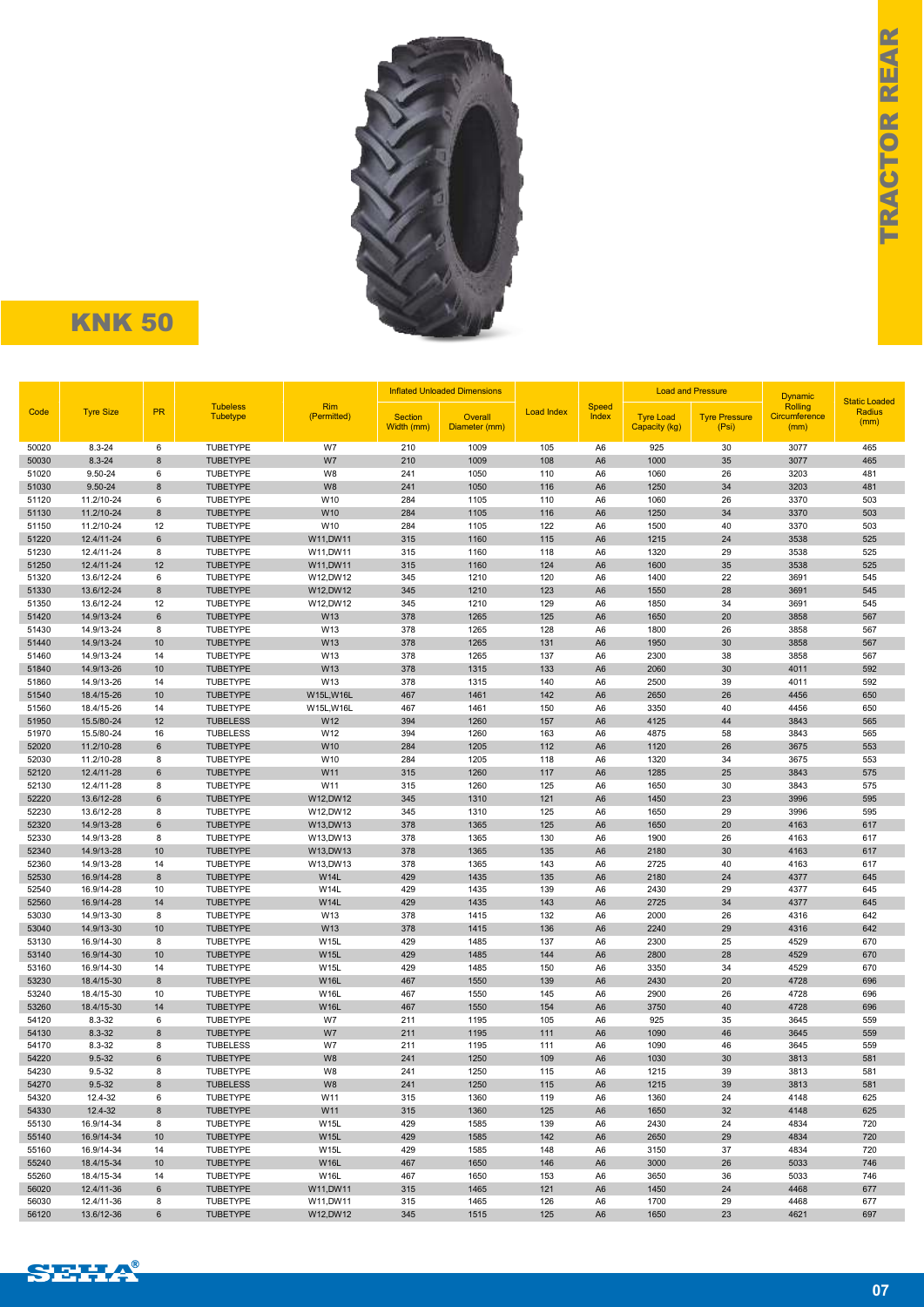

|       |                  |           |                                    |                           |                              | <b>Inflated Unloaded Dimensions</b> |            |                | Load and Pressure                 |                               | <b>Dynamic</b>                          | <b>Static Loaded</b> |
|-------|------------------|-----------|------------------------------------|---------------------------|------------------------------|-------------------------------------|------------|----------------|-----------------------------------|-------------------------------|-----------------------------------------|----------------------|
| Code  | <b>Tyre Size</b> | <b>PR</b> | <b>Tubeless</b><br><b>Tubetype</b> | <b>Rim</b><br>(Permitted) | <b>Section</b><br>Width (mm) | Overall<br>Diameter (mm)            | Load Index | Speed<br>Index | <b>Tyre Load</b><br>Capacity (kg) | <b>Tyre Pressure</b><br>(Psi) | <b>Rolling</b><br>Circumference<br>(mm) | Radius<br>(mm)       |
| 46050 | 10.5/80 - 18     | 12        | <b>TUBETYPE</b>                    |                           | 274                          | 885                                 | 135        | A8             | 2180                              | 65                            | 2699                                    | 400                  |
| 46260 | 12.5/80 - 18     | 14        | <b>TUBETYPE</b>                    |                           | 308                          | 965                                 | 144        | A <sub>8</sub> | 2800                              | 63                            | 2943                                    | 432                  |
| 46470 | 13.0/65 - 18     | 16        | <b>TUBETYPE</b>                    | 11                        | 336                          | 890                                 | 144        | A8             | 2800                              | 66                            | 2715                                    | 402                  |



|       |                  |           |                                    |                           |                              | <b>Inflated Unloaded Dimensions</b> |                   |                              | <b>Load and Pressure</b>          |                               | <b>Dynamic</b>                          | <b>Static Loaded</b> |
|-------|------------------|-----------|------------------------------------|---------------------------|------------------------------|-------------------------------------|-------------------|------------------------------|-----------------------------------|-------------------------------|-----------------------------------------|----------------------|
| Code  | <b>Tyre Size</b> | <b>PR</b> | <b>Tubeless</b><br><b>Tubetype</b> | <b>Rim</b><br>(Permitted) | <b>Section</b><br>Width (mm) | Overall<br>Diameter (mm)            | <b>Load Index</b> | <b>Speed</b><br><b>Index</b> | <b>Tyre Load</b><br>Capacity (kg) | <b>Tyre Pressure</b><br>(Psi) | <b>Rolling</b><br>Circumference<br>(mm) | Radius<br>(mm)       |
| 51760 | $23.1 - 26$      | 14        | <b>TUBELESS</b>                    | DW20A                     | 587                          | 1605                                | 156               | A6                           | 4000                              | 29                            | 4895                                    | 708                  |
| 51770 | $23.1 - 26$      | 16        | <b>TUBELESS</b>                    | DW20A                     | 587                          | 1605                                | 159               | A6                           | 4375                              | 33                            | 4895                                    | 708                  |
| 51780 | $23.1 - 26$      | 18        | <b>TUBELESS</b>                    | DW20A                     | 587                          | 1605                                | 162               | A6                           | 4750                              | 37                            | 4895                                    | 708                  |
| 53570 | $23.1 - 30$      | 16        | <b>TUBELESS</b>                    | DW20A                     | 587                          | 1715                                | 157               | A6                           | 4125                              | 32                            | 5231                                    | 762                  |
| 53580 | $23.1 - 30$      | 18        | <b>TUBELESS</b>                    | DW20A                     | 587                          | 1715                                | 160               | A6                           | 4500                              | 36                            | 5231                                    | 762                  |
| 57570 | $20.8 - 38$      | 16        | <b>TUBETYPE</b>                    | <b>W18L</b>               | 528                          | 1840                                | 162               | A6                           | 4750                              | 39                            | 5612                                    | 833                  |
| 57670 | 20.8-38          | 16        | <b>TUBELESS</b>                    | <b>W18L</b>               | 528                          | 1840                                | 162               | A6                           | 4750                              | 39                            | 5612                                    | 833                  |
| 67270 | 16.9/14 - 30     | 16        | <b>TUBETYPE</b>                    | <b>W15L</b>               | 429                          | 1485                                | 154               | A6                           | 3750                              | 38                            | 4529                                    | 670                  |
| 67370 | 18.4/15 - 30     | 16        | <b>TUBETYPE</b>                    | <b>W16L</b>               | 467                          | 1550                                | 158               | A6                           | 4250                              | 45                            | 4728                                    | 696                  |
| 55270 | 18.4/15-34       | 16        | <b>TUBETYPE</b>                    | W16L                      | 467                          | 1650                                | 159               | A <sub>6</sub>               | 4375                              | 45                            | 5033                                    | 746                  |

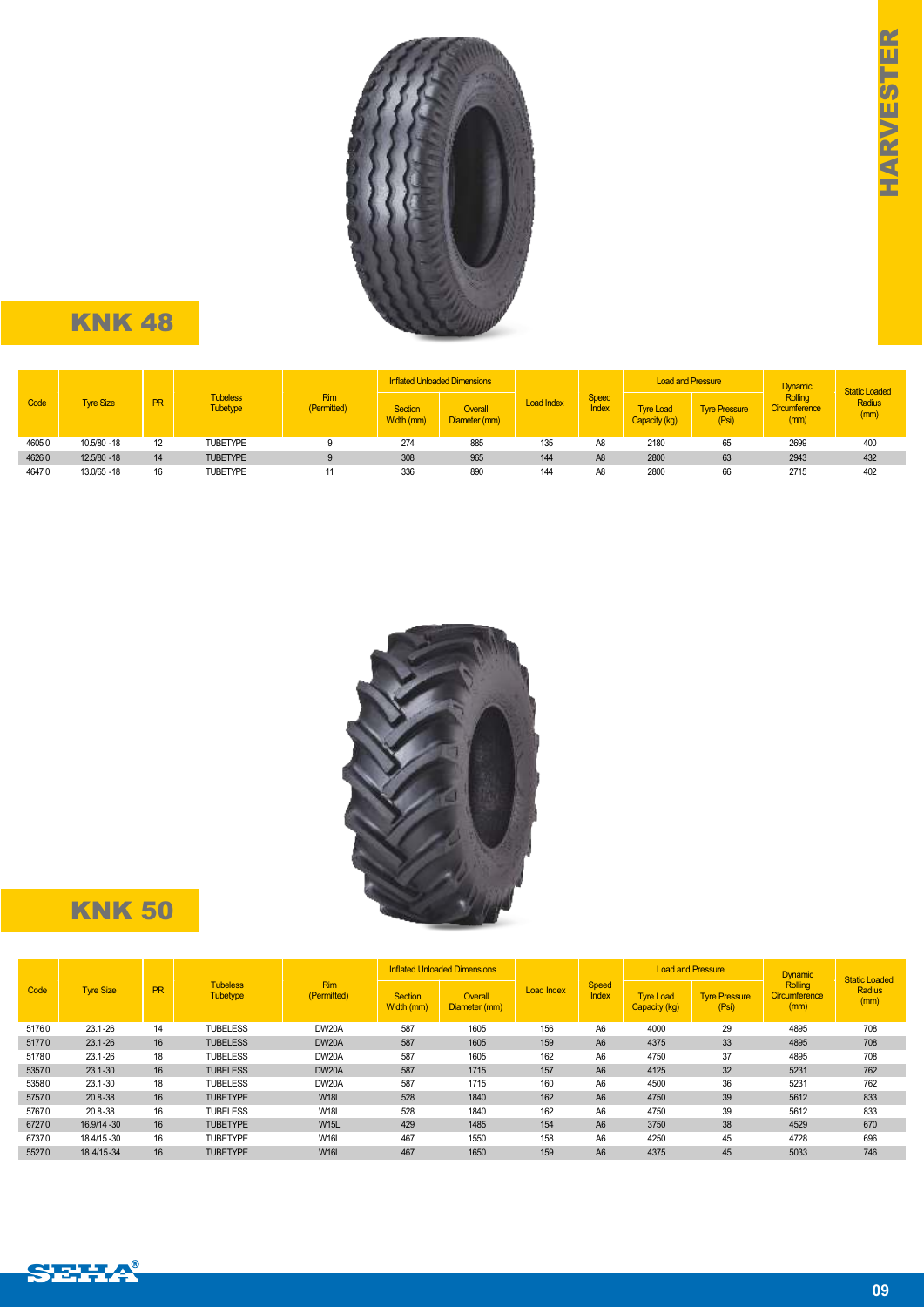

|       |                  |           |                                    |                    |                       | <b>Inflated Unloaded Dimensions</b> |                   |                       | <b>Load and Pressure</b>          |                               | <b>Dynamic</b>                          | <b>Static Loaded</b> |
|-------|------------------|-----------|------------------------------------|--------------------|-----------------------|-------------------------------------|-------------------|-----------------------|-----------------------------------|-------------------------------|-----------------------------------------|----------------------|
| Code  | <b>Tyre Size</b> | <b>PR</b> | <b>Tubeless</b><br><b>Tubetype</b> | Rim<br>(Permitted) | Section<br>Width (mm) | <b>Overall</b><br>Diameter (mm)     | <b>Load Index</b> | <b>Speed</b><br>Index | <b>Tyre Load</b><br>Capacity (kg) | <b>Tyre Pressure</b><br>(Psi) | <b>Rolling</b><br>Circumference<br>(mm) | Radius<br>(mm)       |
| 18130 | $6.50/80 - 15$   |           | TUBETYPE                           | 5,0                | 163                   | 663                                 | 86                | жc                    | 530                               | 52                            | 2022                                    | 303                  |



|       |                  |           |                                    |                           |                              | <b>Inflated Unloaded Dimensions</b> |                   |                | <b>Load and Pressure</b>          |                               | <b>Dynamic</b>                          | <b>Static Loaded</b> |
|-------|------------------|-----------|------------------------------------|---------------------------|------------------------------|-------------------------------------|-------------------|----------------|-----------------------------------|-------------------------------|-----------------------------------------|----------------------|
| Code  | <b>Tyre Size</b> | <b>PR</b> | <b>Tubeless</b><br><b>Tubetype</b> | <b>Rim</b><br>(Permitted) | <b>Section</b><br>Width (mm) | Overall<br>Diameter (mm)            | <b>Load Index</b> | Speed<br>Index | <b>Tyre Load</b><br>Capacity (kg) | <b>Tyre Pressure</b><br>(Psi) | <b>Rolling</b><br>Circumference<br>(mm) | Radius<br>(mm)       |
| 15010 | $4.50 - 10$      |           | <b>TUBETYPE</b>                    | 3,00D                     | 124                          | 490                                 | 49                | A <sub>6</sub> | 185                               | 30                            | 1495                                    | 221                  |
| 16110 | $5.00 - 12$      |           | <b>TUBETYPE</b>                    | 3,50D                     | 145                          | 580                                 | 62                | A <sub>6</sub> | 265                               | 32                            | 1769                                    | 262                  |
| 17320 | $7.00 - 12$      |           | <b>TUBETYPE</b>                    | 4,25E                     | 200                          | 683                                 | 83                | A6             | 487                               | 36                            | 2083                                    | 304                  |
| 17520 | $6.50/80 - 13$   |           | <b>TUBETYPE</b>                    | 5.00F                     | 170                          | 640                                 | 82                | A <sub>6</sub> | 475                               | 52                            | 1952                                    | 289                  |

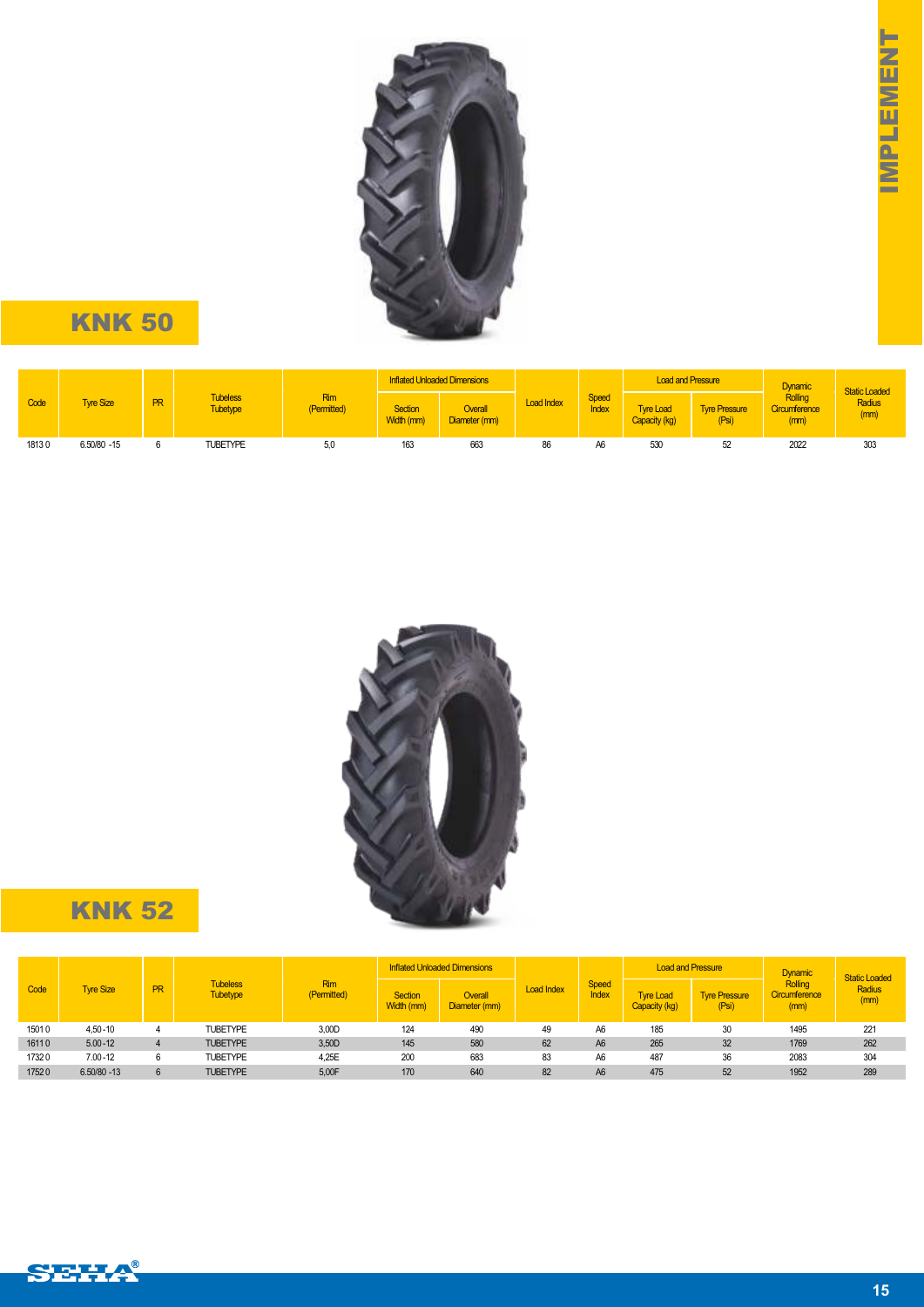

|       |                 |           |                                    |                           | Inflated Unloaded Dimensions |                          |                   |                | <b>Load and Pressure</b>   |                              | <b>Dynamic</b>                   |                                        |
|-------|-----------------|-----------|------------------------------------|---------------------------|------------------------------|--------------------------|-------------------|----------------|----------------------------|------------------------------|----------------------------------|----------------------------------------|
| Code  | <b>Vre Size</b> | <b>PR</b> | <b>Tubeless</b><br><b>Tubetype</b> | <b>Rim</b><br>(Permitted) | <b>Section</b><br>Width (mm) | Overall<br>Diameter (mm) | <b>Load Index</b> | Speed<br>Index | Tyre Load<br>Capacity (kg) | <b>Vre Pressure</b><br>(Psi) | Rolling<br>Circumference<br>(mm) | <b>Static Loaded</b><br>Radius<br>(mm) |
| 17020 | $6.50/80 - 12$  |           | TUBETYPE                           | 5J                        | 163                          | 588                      | 80                | A <sub>6</sub> | 450                        | 52                           | 1793                             | 266                                    |



|       |                  |           |                                    |                           |                       | <b>Inflated Unloaded Dimensions</b> |                   |                | <b>Load and Pressure</b>          |                               | <b>Dynamic</b>                   | <b>Static Loaded</b> |
|-------|------------------|-----------|------------------------------------|---------------------------|-----------------------|-------------------------------------|-------------------|----------------|-----------------------------------|-------------------------------|----------------------------------|----------------------|
| Code  | <b>Tyre Size</b> | <b>PR</b> | <b>Tubeless</b><br><b>Tubetype</b> | <b>Rim</b><br>'Permitted) | Section<br>Width (mm) | <b>Overall</b><br>Diameter (mm)     | <b>Load Index</b> | Speed<br>Index | <b>Tyre Load</b><br>Capacity (kg) | <b>Tyre Pressure</b><br>(Psi) | Rolling<br>Circumference<br>(mm) | Radius<br>(mm)       |
| 18020 | $5.00 - 15$      |           | <b>TUBETYPE</b>                    | 3,50D                     | 145                   | 655                                 | 76                | A6             | 400                               |                               | 1998                             | 300                  |

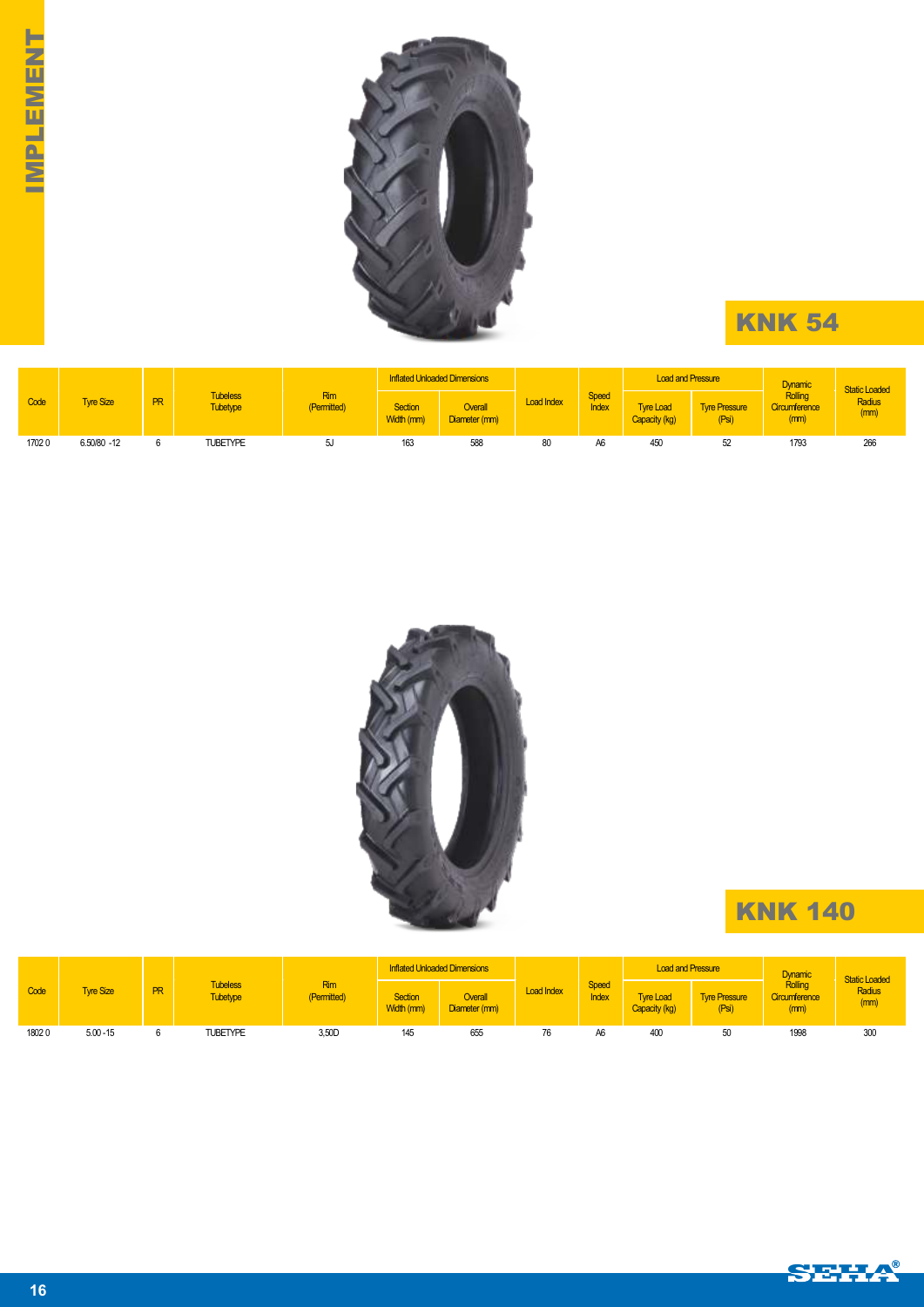